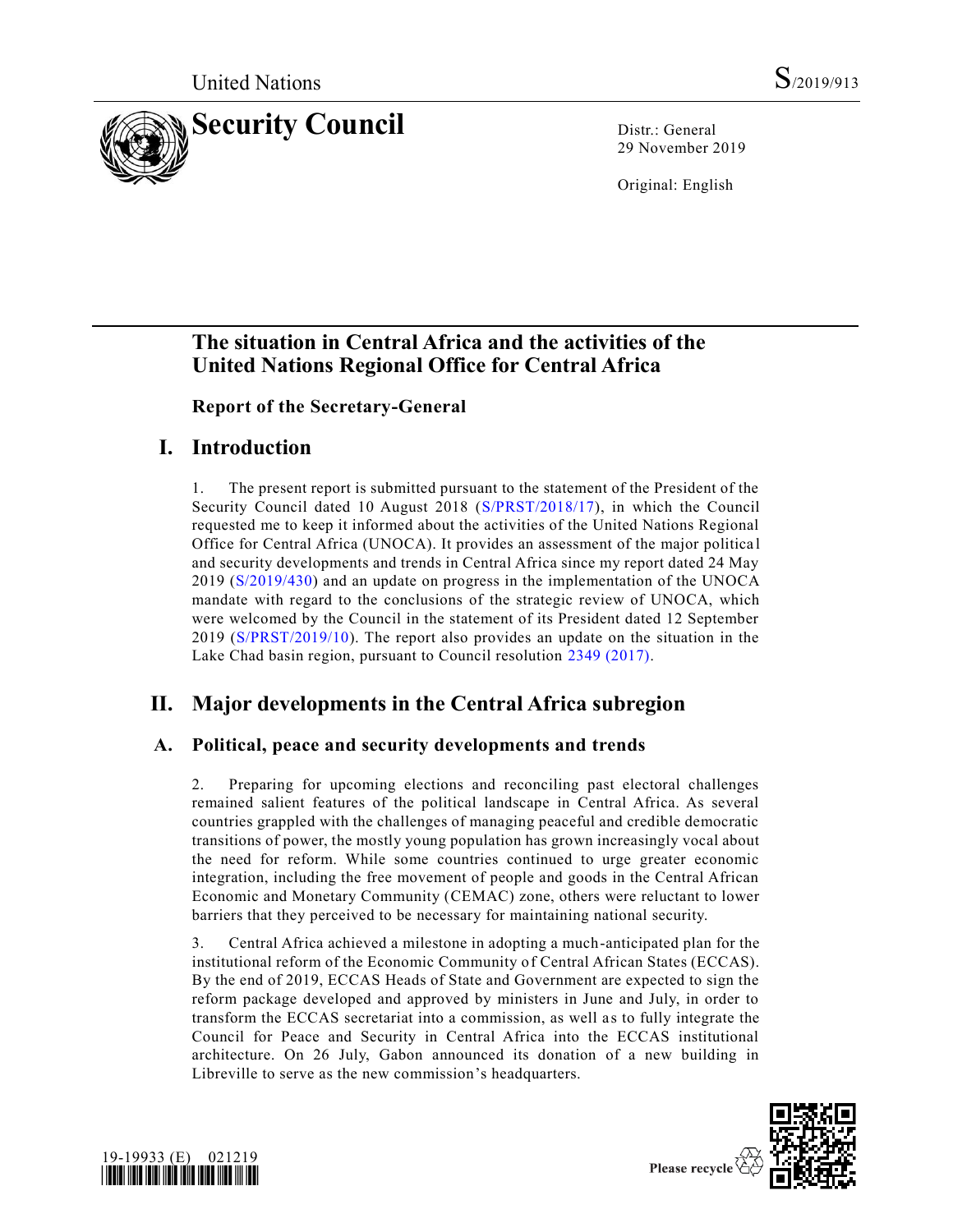#### **Political developments and trends**

4. In Angola, the administration of the President, João Lourenço, continued to focus on addressing poverty and corruption while tackling increasing public debt. On 15 June, the ruling party, Movimento Popular de Libertação de Angola, convened its seventh extraordinary congress in Luanda, at which it adopted a strategy for the municipal elections to be held in 2020 and voted to enlarge its central committee to nearly 500 members.

5. In Cameroon, tensions around the contested presidential election held in October 2018 surged when more than 280 members of the Mouvement pour la renaissance du Cameroun, an opposition party, were arrested during demonstrations in Yaoundé, Douala, Nkongsamba, Bafoussam and Bangangté on 1 and 8 June. A key issue was the holding of parliamentary elections, which had been postponed twice since 2018. On 27 June, the Government of Switzerland made public its efforts to facilitate a resolution to the crisis in the North-West and South-West Regions through a dialogue process. Meanwhile, on 26 August, in Yaoundé, the Government announced its intention to reopen schools in the North-West and South-West Regions. In reaction, the secessionists imposed a new 16-day lockdown in the two regions, resulting in increased displacement.

6. From 30 September to 4 October in Yaoundé, the Prime Minister, Joseph Dion Ngute, presided over a national dialogue focusing primarily on the crisis in the North - West and South-West Regions. The dialogue was attended by participants from various sectors of Cameroonian society. Secessionist leaders and members of the opposition party of the former presidential candidate Maurice Kamto, some of whom were detained at the time, did not participate in the dialogue. Some opposition leaders left the dialogue process and rejected its outcome. Among the conclusions of the national dialogue were the recommendations that a special status be accorded to the North-West and South-West Regions and that regional councils be created. Other outcomes included the authorization of dual citizenship and representation of the diaspora in the National Assembly, the adoption of measures to promote bilingualism and the designation of mediators to engage radicalized members of the diaspora. The Prime Minister vowed to reopen schools and ensure the resumption of socioeconomic activities and the return of refugees and internally displaced persons. These recommendations were submitted to the President, Paul Biya, for his consideration. To date, no official decision on the recommendations has been made public.

7. On 3 October, Mr. Biya ended legal proceedings against 333 persons detained in connection with the crisis in the two regions. On 5 October, a military court ordered the release of Mr. Kamto, along with 102 other members of the Mouvement pour la renaissance du Cameroun, at the request of the President. Since then, authorities have prohibited three public meetings of supporters of Mr. Kamto. On 10 November, Mr. Biya signed a decree calling for legislative and municipal elections to be held on 9 February 2020.

8. In Chad, the security situation was of increasing concern. In the face of continued lawlessness in parts of the north and escalating intercommunal violence in the east, the Council of Ministers decreed a state of emergency in the northern province of Tibesti and in the eastern provinces of Ouaddaï and Sila on 19 August. On 21 August, the Government announced the closing of the country's borders with the Central African Republic, Libya and the Sudan, leaving a small number of official crossing points open along each border. On 10 September, the National Assembly extended the state of emergency in the three provinces until January 2020. On 11 November, the government security forces signed an agreement with the Miski self-defence committee in an attempt to end the fighting that had broken out in Tibesti several weeks earlier.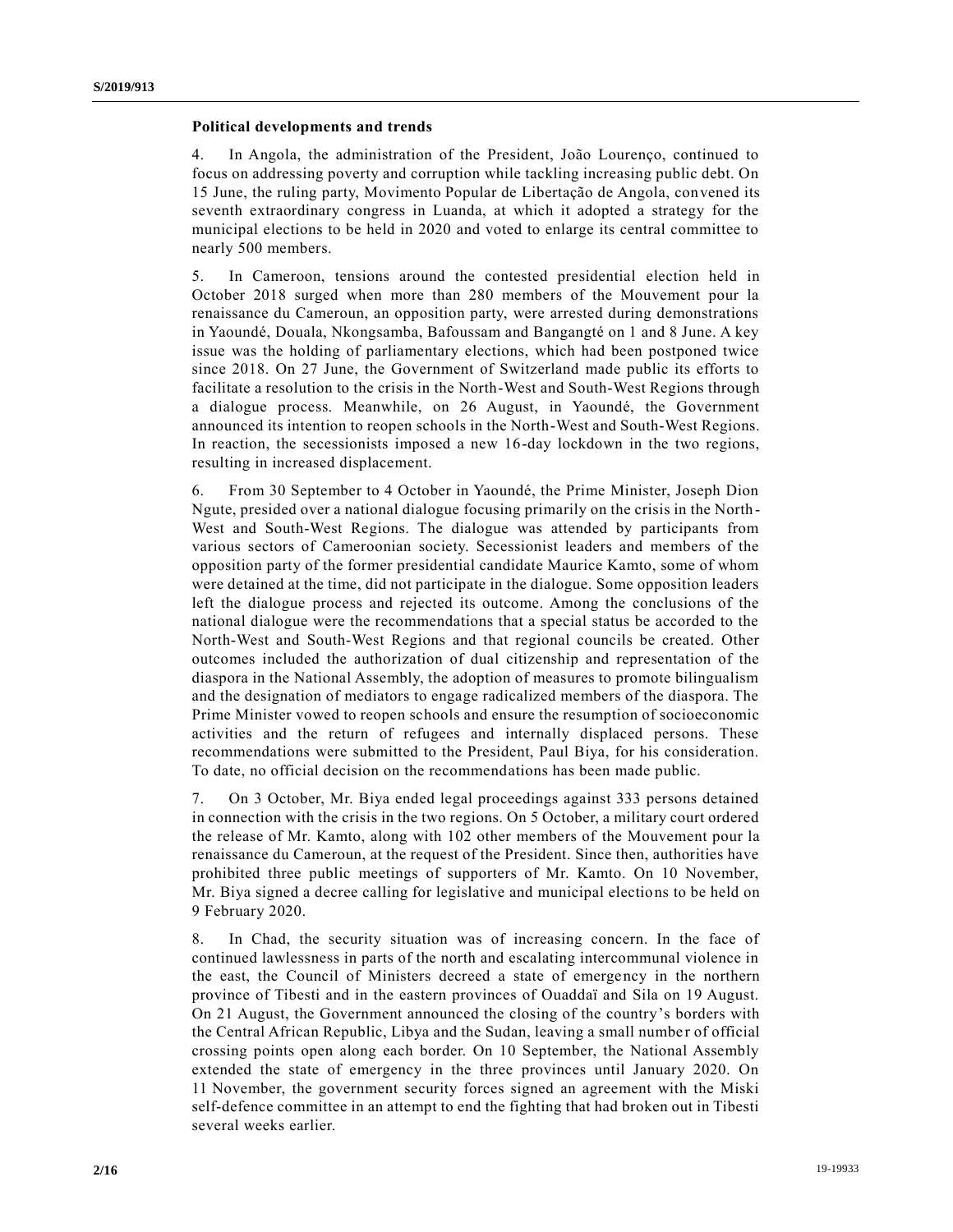9. Progress continued to be made towards the holding of legislative and local elections in Chad, which had been postponed repeatedly since 2015. On 3 July, the National Assembly passed a new electoral law in line with the statute on gender parity of 2018. On 12 September, the President, Idriss Déby Itno, appointed a new executive bureau for the national political dialogue framework, which started revising the electoral law to shorten the legal deadlines to hold elections before the end of 2019, as requested by the Government. On 3 October, the National Independent Electoral Commission announced that legislative elections would most likely be held in the first quarter of 2020.

10. In the Congo, some progress was achieved towards inclusive political dialogue. Since 9 October, the National Dialogue Council has been consulting with national stakeholders, including political parties, religious groups, civil society and professional organizations, in preparation for a dialogue to be convened in 2020. The implementation of the ceasefire concluded in 2017 between the Government and the Ninja militia, led by Frédéric Bintsamou, also known as Pastor Ntumi, in the Pool Region continued to advance. However, the critical reintegration phase of the disarmament, demobilization and reintegration programme, supported by the Peacebuilding Fund, had not commenced. This was largely because the financial contribution of \$4 million by the Government, which was expected to trigger donor support, was not released.

11. In Gabon, the President, Ali Bongo Ondimba, gradually resumed his duties following his illness in October 2018. On 10 June, he appointed a leaner Government led by a Prime Minister and comprising 28 ministers and deputy ministers. A new ministerial position for the promotion of good governance was established. A reshuffle on 4 October expanded the Cabinet to 31 ministers. On 24 September, the Constitutional Court was sworn in. The terms of the President of the Court and most of its judges were extended to nine years, in line with the provisions of the Constitution of 2018.

12. In Sao Tome and Principe, inter-party and intra-party political tensions increased, with the former ruling party, Acção Democrática Independente, undergoing a split in leadership, and with a marked rise in tensions within the ruling coalition. Continued fuel shortages and power cuts led to an increase in the number of demonstrations, acts of vandalism, violence and public discord. In an effort to demonstrate a commitment to institutional and political stability, the Government convened a high-level meeting on 17 September at which the President, Evaristo do Espírito Santo Carvalho, the Prime Minister, Jorge Lopes Bom Jesus, and the President of the National Assembly, Delfim Santiago das Neves, committed themselves to preserving the country's institutional and political stability and agreed to develop a strategy for modernizing the justice sector.

13. On 16 July, Equatorial Guinea endorsed the abolishment of visa requirements for nationals of CEMAC countries, in accordance with the CEMAC agreement of 2013 on free movement in Central Africa. The Congo and Gabon were the last two countries to ratify the agreement, in October 2017.

14. On 16 August, the Minister for Foreign Affairs and International Cooperation of Equatorial Guinea publicly denied rumours that the country was building a wall along its border with Cameroon, prompting the chief of the Cameroonian army to warn against any unlawful intrusions into the country's territory. In July, Gabon ratified a special agreement to adjudicate its border dispute with Equatorial Guinea through the International Court of Justice.

15. On 12 July, Angola convened a quadripartite summit in Luanda with the Presidents of the Democratic Republic of the Congo, Rwanda and Uganda. In a joint communiqué, they renewed their commitment to dialogue for economic and political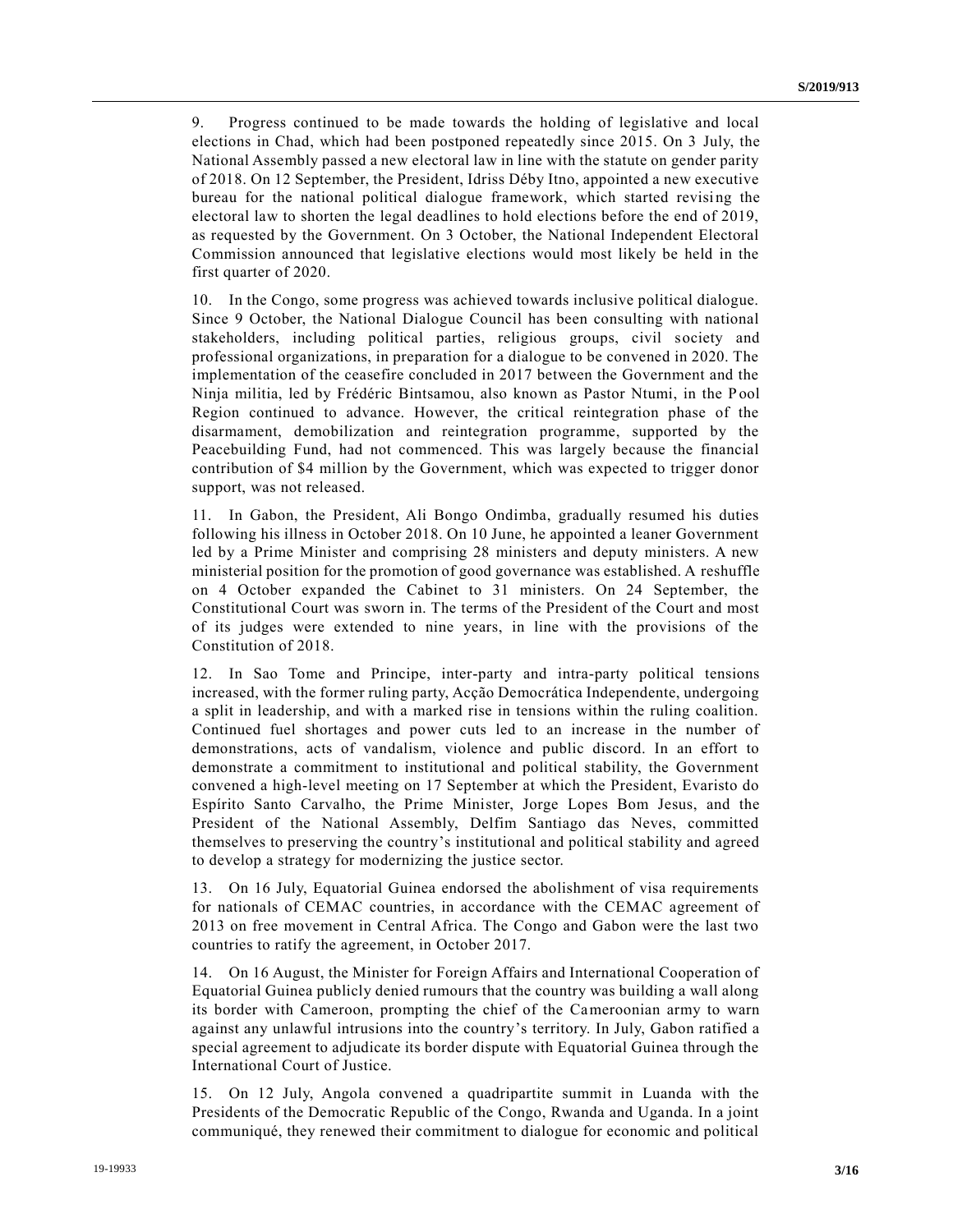cooperation and the peaceful resolution of disputes. On 21 August, in Luanda, the Presidents of Rwanda and Uganda signed a memorandum of understanding, facilitated by the Presidents of Angola and the Democratic Republic of the Congo, with the goal of normalizing relations. On 16 September, a ministerial-level commission formed to implement the memorandum of understanding held its first meeting in Kigali, resulting in a joint communiqué in which several measures were outlined to move the process forward.

### **Security developments and trends**

#### *Boko Haram/Lake Chad basin*

16. Boko Haram attacks on civilian and military targets continued in the Far North Region of Cameroon and in the Lac Province of Chad. Between 1 June and 30 September, there were 130 reported Boko Haram-related security incidents in Cameroon, with 98 civilian fatalities, and 25 incidents in Chad, with 22 civilian fatalities. The Government of Chad reinstated security measures that included a ban on fishing and the closure of markets in border areas. On 10 June, intense fighting near a military installation in Darak, Cameroon, claimed the lives of more than 15 Cameroonian soldiers. On 21 June, clashes near Ngouboua in the Lac Province of Chad led to the death of 11 Chadian soldiers, including three officers. Authorities confirmed that 26 Boko Haram fighters were also killed. On 13 August, a female suicide bomber killed six people, including one soldier, in the same region. On 13 September, it was reported that Boko Haram had attacked a military post in Soueram, near Fotokol in Cameroon, killing six Cameroonian soldiers and wounding nine others. Increasingly, landmines were used in carrying out attacks. On 17 September, a Chadian soldier was killed when his vehicle drove over a mine in the vicinity of Kaïga Kindjiria in the Lac Province.

#### *Lord's Resistance Army*

17. The Lord's Resistance Army (LRA) continued to commit abuses against civilians and abduct children, who were frequently held longer in captivity than adults were and forced into marriage with combatants. Adults were frequently abd ucted to carry goods and undertake dangerous and arduous labour before being released or escaping. LRA groups remained highly mobile within the subregion. The non-governmental organization (NGO) Invisible Children reported that, from January to September 2019, LRA abducted 172 people in the Democratic Republic of the Congo, including 29 children, and 37 people in the Central African Republic, including 8 children.

#### *Maritime security in the Gulf of Guinea*

18. Maritime crime in Central Africa, specifically piracy, continued to be a major obstacle to the security and sustainable development of coastal economies. While the overall number of attacks worldwide decreased slightly during the third quarter of 2019, the International Maritime Bureau reported that abduction and hostage-taking in the Gulf of Guinea now accounted for more than 80 per cent of incidents worldwide. Armed groups at sea demonstrated better capacity to operate far from the coast with greater technical skill. Attacks were often focused on kidnapping for ransom, which indicated increasing association with organized crime. Judicial responses to crimes at sea were rare and inconsistently documented.

#### *Poaching and illicit trafficking in wildlife and natural resources*

19. Illicit trafficking in natural resources and other forms of environmental crime continued to have an impact on the security situation in the subregion. While there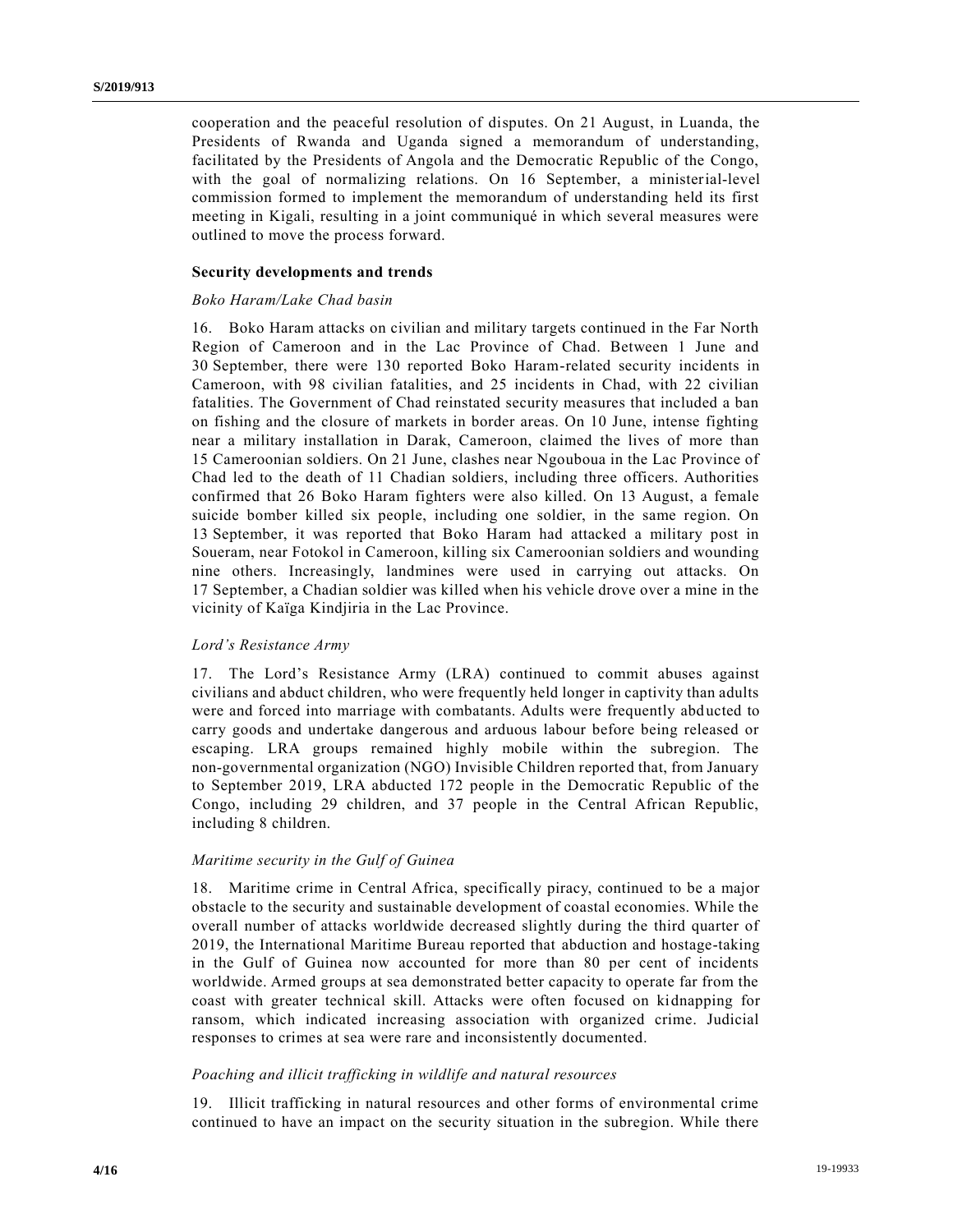was abundant evidence that trafficking in natural resources contributed to the funding of armed groups, the competition to control those resources also exacerbated tensions between rural communities and nomadic pastoralists.

20. On 17 July, the Superior Council of the Judiciary of Gabon adopted new criminal procedure codes that, inter alia, substantially increased penalties for environmental crimes, particularly those related to trafficking in wildlife and in minerals and, to some extent, those related to the forest industry.

### **Effects of climate change, ecological changes and natural disasters on the stability of Central Africa**

21. The Intergovernmental Panel on Climate Change, in its most recent report, anticipated that Central Africa would see a decrease in the length of wet periods and a slight increase in heavy rainfall, which would pose a higher risk of flooding than previously forecast. Simultaneously, the Panel predicted higher drought intensity in the Congo River basin. Shifts in rainfall patterns and the increased incidence of extreme weather events could disrupt farming by damaging crops and reducing food production. This would ultimately have an adverse impact on food security and human health, which could undermine stability and humanitarian efforts in the region.

22. On 7 September, an extraordinary ministerial meeting of ECCAS held in Brazzaville adopted a common subregional position on the contributions of Central African forests to the global fight against climate change. Governments renewed their collective commitment to reducing threats to the world's second largest rainforest while seeking to mobilize greater global support for the subregion. On 23 September, the President of the Democratic Republic of the Congo, Félix Tshisekedi, presented the common ECCAS position at the Climate Action Summit held in New York. On the margins of the summit, Gabon and Norway signed an agreement by which they committed up to \$150 million over the next 10 years to the Central African Forest Initiative. Under the agreement, Gabon became the first country to receive resultsbased payments for preventing deforestation and land degradation, which will contribute to the natural absorption of carbon dioxide by forests. Germany and the Republic of Korea also pledged \$33 million and \$2 million, respectively, to the Initiative. On 3 September, in Paris, during a visit by the President of the Congo, Denis Sassou Nguesso, the President of France, Emmanuel Macron, in his capacity as chair of the Executive Board of the Initiative, signed a letter in which he declared that \$65 million would be designated for the preservation of the Congolese rainforest.

## **B. Humanitarian developments**

23. In Cameroon, the escalation of violence and insecurity caused humanitarian needs to reach their highest levels yet. Some 4.3 million people required emergency assistance – a 30 per cent increase compared with 2018. Checkpoints established by both security forces and armed non-State actors made it difficult for humanitarian actors to gain access to the population. Violence and insecurity had dramatic effects on the lives of civilians, in particular women and children. The deteriorating economic and security situation contributed to high rates of sexual abuse and exploitation and other types of gender-based violence. Concerns related to the protection of teenage boys and young men persisted, including with regard to killings, kidnappings, arbitrary detention and forced recruitment. In the North-West and South-West Regions, violence continued to affect 1.3 million people, including over 700,000 people who were uprooted from their homes. Armed fighting and insecurity in the two regions continued to be the principal impediment to the provision of assistance and a barrier for those in need to reach areas where they could receive aid. Attacks on health infrastructure and personnel, schools, teachers, parents and children persisted.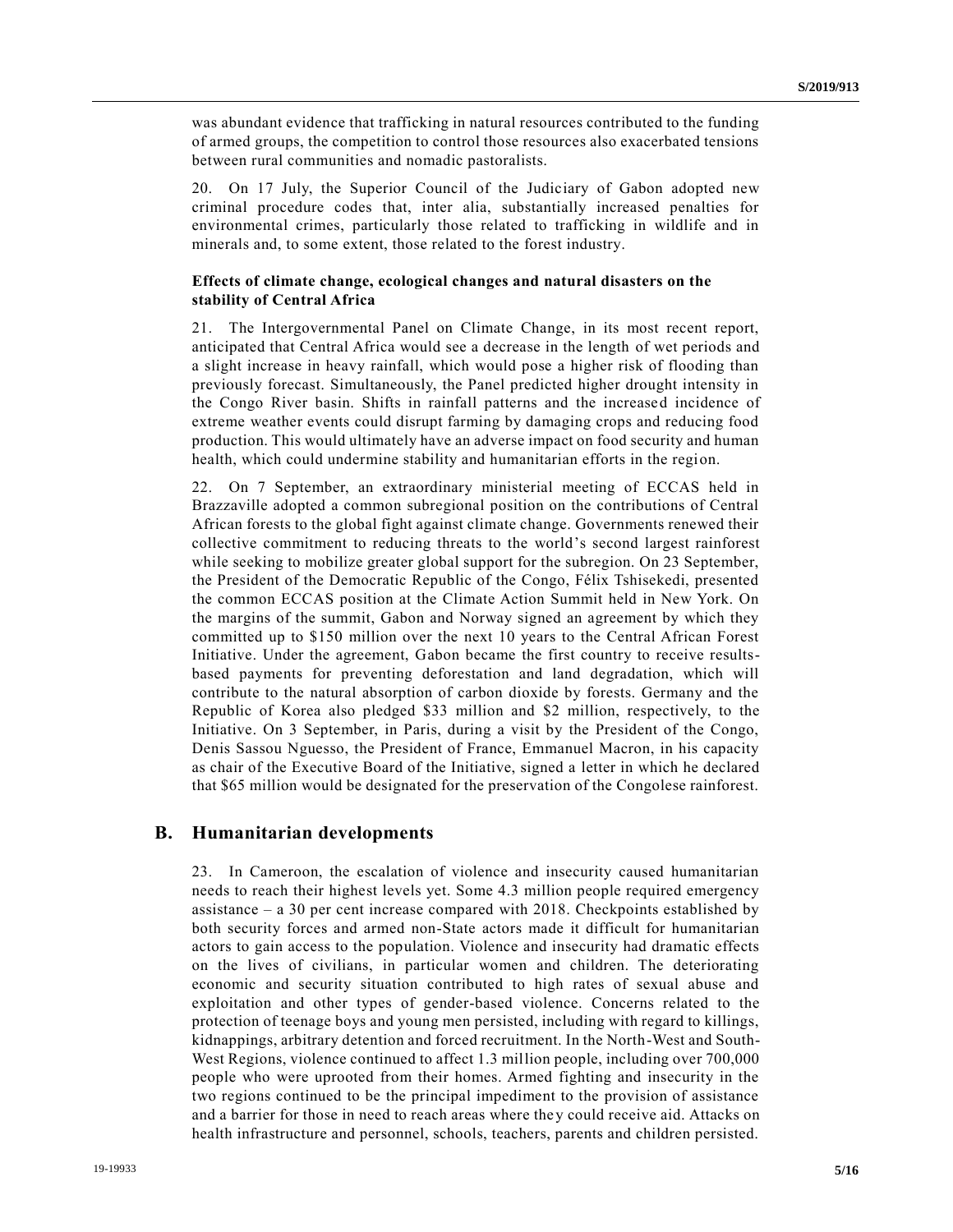More than  $855,000$  children – almost 9 out of  $10$  – have been out of school for three years in the two regions. As of November 2019, 90 per cent of public primary schools and 77 per cent of public secondary schools remained closed or non-operational. In July, 785 cases of gender-based violence, including 74 cases of rape, were reported in the North-West and South-West Regions. Cameroon continued to host some 272,000 refugees from the Central African Republic, the majority of whom lived among the host communities. The appeal for humanitarian aid for Cameroon remained one of the least-funded such appeals in Africa, with just 41 per cent of the \$299 million required to assist 2.3 million people received by November.

24. In Chad, the humanitarian situation continued to deteriorate owing to multidimensional emergencies in several parts of the country. As a result of displacement, food insecurity and malnutrition, as well as health emergencies, 4.3 million people were in need of assistance and support for their livelihoods. Chad continued to host more than 330,700 refugees from the Sudan and more than 94,100 from the Central African Republic. More than 170,200 Chadians were internally displaced on account of violence by armed groups, an increase from 133,000 in April 2019. In addition to a measles epidemic that had so far affected 24,330 people, with 241 deaths between January and mid-September 2019, a cholera outbreak was declared in August in the south-west of the country. Humanitarian funding remained desperately low, with just over 49 per cent of the \$476.6 million required to assist 2 million people received by November.

25. At the end of September, it was reported that some 14,000 refugees had spontaneously left the Lóvua camp in Angola to return to the Democratic Republic of the Congo. Their departure was apparently triggered by the announcement of an improved security situation in the three Kasai provinces. The Office of the United Nations High Commissioner for Refugees (UNHCR) was engaged in tripartite discussions with the affected countries to establish a mechanism for safe, voluntary, dignified and sustainable returns. A tripartite agreement signed by both Governments and UNHCR entered into force on 9 October, paving the way for organized voluntary repatriations.

26. On 10 September, Rwanda concluded a memorandum of understanding with the African Union and UNHCR to temporarily receive African migrants evacuated from Libya, beginning with an agreed initial intake of 500 people. On 26 September and 20 October, two humanitarian flights relocated an initial group of 189 refugees.

### **Boko Haram/Lake Chad basin**

27. In the Far North Region of Cameroon, violence has displaced over 270,850 people since the beginning of the crisis. The region also hosted more than 108,600 Nigerian refugees. Cameroon remained the second most affected country by the crisis in the Lake Chad basin after Nigeria, with 1.9 million people – or one in two people living in the region – in need of humanitarian assistance, representing more than one third of the country's entire humanitarian caseload in 2019. Populations of the Lake Chad basin faced epidemics and outbreaks, including of cholera, measles and poliomyelitis, and the destruction of assets and agricultural incomes owing to exceptional flooding in September and October.

28. In Chad, a resurgence of armed attacks and insecurity in the Lake Chad basin prompted thousands of civilians to flee and seek refuge. Since the beginning of 2019, 47,000 people had reportedly been displaced in the Lac Province. This included refugees arriving from Nigeria, returnees from the Niger and Chadians who had previously been displaced who were seeking security and assistance. Within the context of ongoing military operations and the growing number of reported incidents, the protection of civilians remained a major concern. Children were particularly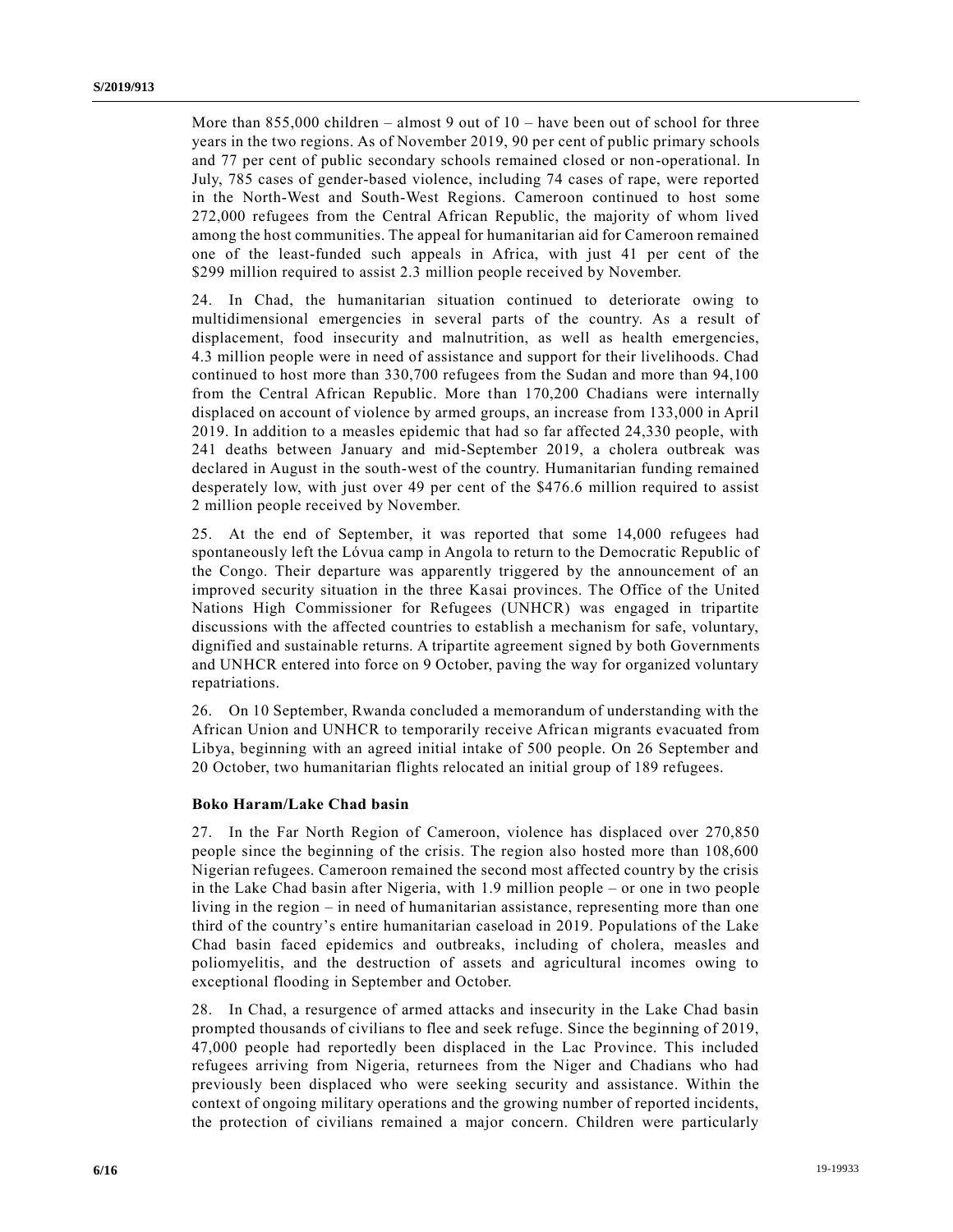affected by recent violence: 49 schools in the Lac Province were temporarily closed in 2019 owing to insecurity, affecting over 12,000 students. Twenty children associated with armed groups were identified and enrolled in a reintegration programme implemented by the United Nations Children's Fund and its partners.

## **C. Human rights trends**

29. In Cameroon, civil society organizations, national and international human rights observers and humanitarian groups continued to denounce violence and abuses stemming from the crisis in the North-West and South-West Regions. A technical team of the Office of the United Nations High Commissioner for Human Rights (OHCHR) visited Cameroon from 5 to 27 September and found that serious human rights violations and abuses, attributed to both government security forces and armed separatists, were occurring across the two regions. OHCHR received allegations of unlawful killing, rape and gang rape, torture and other forms of ill-treatment, abduction for ransom, infringement of the rights to freedom of expression and peaceful assembly, forced displacement, destruction of property and attacks on schools and medical facilities, as well as arbitrary detention. There was concern regarding impunity.

30. On 24 June, the Ministry of Defence of Cameroon announced that a military court would try seven soldiers for extrajudicial killings in the Far North Region in July 2018. The trial was postponed several times, but commenced on 21 October, when the defendants entered pleas of not guilty before a military tribunal. On 22 and 25 July, respectively, prison riots broke out in Yaoundé and Buea, reportedly involving several hundred people detained in connection with the crisis in the North - West and South-West Regions. On 9 September, courts tried and convicted 15 persons for involvement in the riots. On 20 August, military courts sentenced 10 separatist leaders to life in prison and the payment of more than \$400,000 in damages. On 26 August, the leaders appealed the sentences.

31. On 19 July, the Government of Cameroon established the Human Rights Commission, replacing the National Commission on Human Rights and Freedoms. The mandate of the new Commission includes promoting and protecting human rights and preventing torture. By law, 30 per cent of the commissioners, whose number was reduced from 30 to 15, should be women. The Commission was also designated to function as the national mechanism for the Optional Protocol to the Convention against Torture and Other Cruel, Inhuman or Degrading Treatment or Punishment.

32. Killings, abductions and the destruction of property by Boko Haram continued in the Far North Region of Cameroon and the Lac Province of Chad. On 27 August, a special criminal court in Chad handed down prison sentences ranging from 10 to 20 years to 97 individuals charged with terrorism, child recruitment and conspiring wit h Boko Haram. Ten adults and one minor were acquitted. The trial involved several hundred detainees, including more than 240 members of the Union des forces de la résistance rebel group, and was held at the remote Koro Toro high-security prison.

33. In Chad, the Government confirmed the appointment of 11 members of the new National Human Rights Commission. The United Nations country team in Chad provided support to the Commission.

34. On 2 July, the Government of Equatorial Guinea established a special committee to begin working on legislation that would criminalize public indecency, prostitution and homosexuality. On 5 July, the Ministry of the Interior and Local Corporations disbanded the human rights NGO Centro de Estudios e Iniciativas para el Desarroll o on charges of carrying out political activities. From 27 August to 8 September,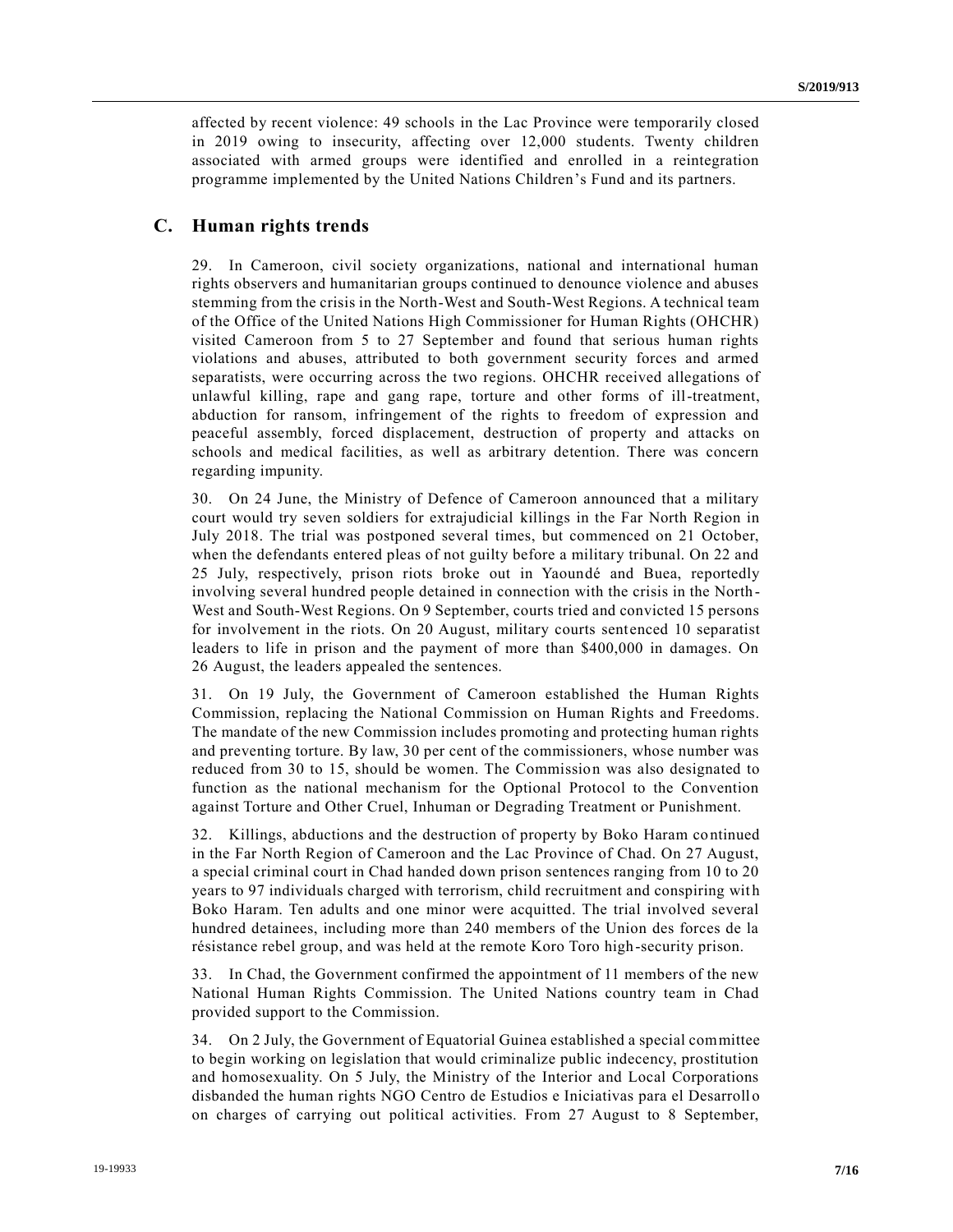authorities in Bata detained two journalists for broadcasting an interview with a judge who had been suspended by the Supreme Court.

35. During the reporting period, in Gabon, a number of prominent opposition figures were arrested and briefly detained for making public statements calling into question the health of the President. The High Authority for Communication issued several media suspensions for non-compliance with financial and administrative regulations for broadcasters. On 5 July, the National Assembly enacted a new penal code in which same-sex relations were designated a moral crime.

# **D. Socioeconomic trends**

36. According to a study presented by the Economic Commission for Africa in Malabo on 25 September, on the margins of the thirty-fifth session of the Intergovernmental Committee of Senior Officials and Experts for Central Africa, the subregion remained highly undiversified and was focused almost entirely on the extractive sector. Despite having a large market in excess of 187 million people and diverse natural resources for mining, agriculture, forestry, tourism and energy, Central Africa continued to face challenges in attracting international investors. This was aggravated by weak regional integration and reliance on the export of raw materials for economic growth, which left the subregion vulnerable to shocks.

37. On 11 July, after two years of talks, the International Monetary Fund (IMF) approved a three-year macroeconomic stabilization package of nearly \$450 million for the Congo. This was expected to trigger up to \$1.3 billion in co-financing by international partners. The country's external and internal debt was estimated at \$9.5 billion. According to IMF, the Congolese economy was showing its first signs of improvement since the onset of the recession three years ago, but IMF recommended, inter alia, greater efforts in the implementation of structural reforms. From 10 to 12 September, the President hosted the fifth Investing in Africa Forum in Brazzaville, aimed at promoting economic cooperation between China and Africa.

38. Gabon continued with a fiscal arrangement under the IMF Extended Fund Facility. According to IMF, the country's economy had largely stabilized, but growth remained sluggish, vulnerabilities persisted and almost one third of the population lived below the poverty line. The main economic challenge remained the resumption of development-oriented growth. On 13 September, the Prime Minister announced new investment in training and professional development to boost the country's agricultural sector.

39. On 13 June, IMF approved an Extended Credit Facility arrangement for Angola, confirming that the Government had demonstrated a strong commitment to fiscal reform despite a weakened and volatile external environment.

40. On 2 October, IMF approved a \$18.2 million Extended Credit Facility arrangement for Sao Tome and Principe. The programme would also enable the World Bank to release its budget support, thereby averting an acute financial crisis caused by low revenues and high levels of debt. The programme came with significant reform measures, including the gradual elimination of fuel subsidies.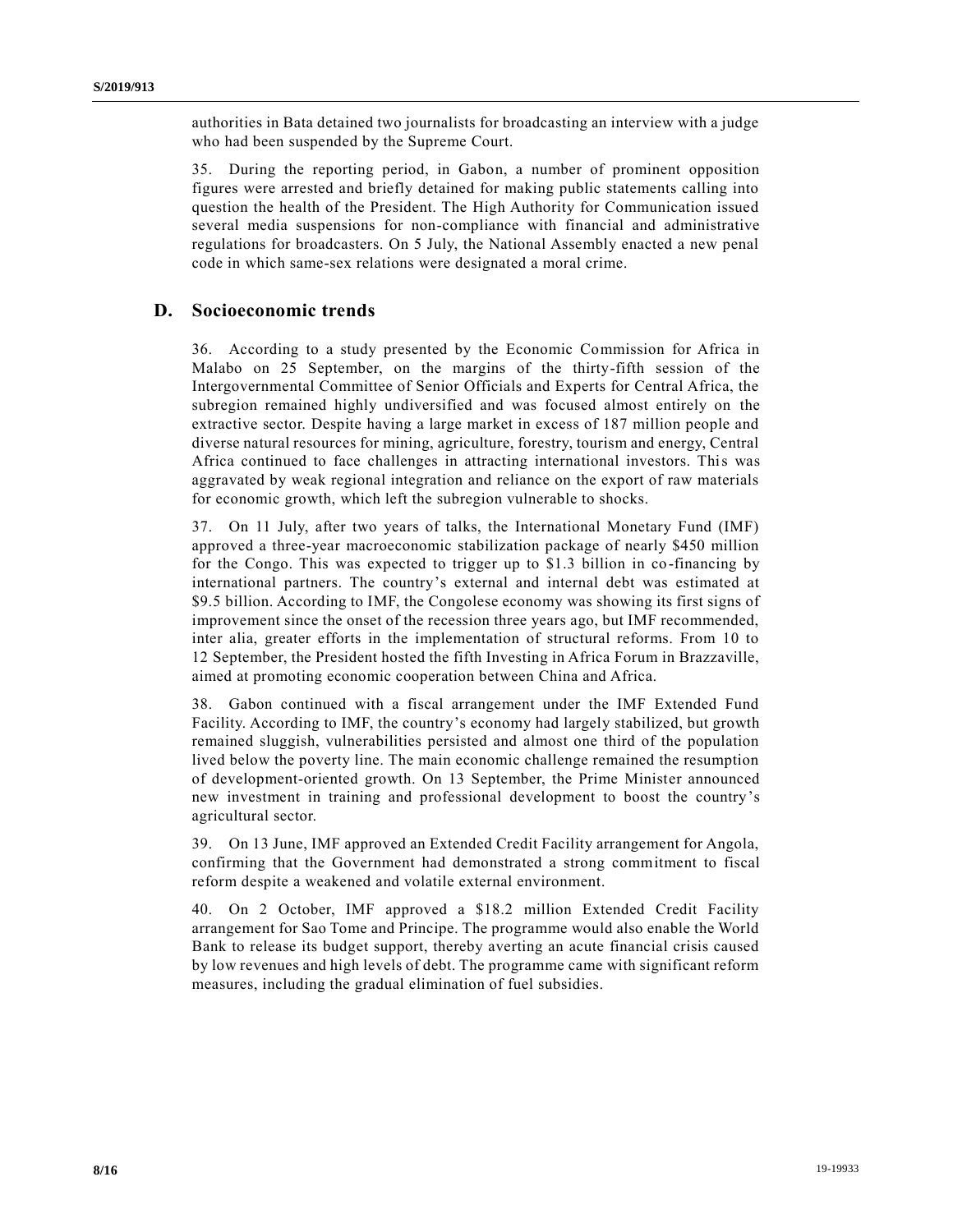# **III. Activities of the United Nations Regional Office for Central Africa**

# **A. Good offices, preventive diplomacy and mediation**

## **Cameroon**

41. My Special Representative for Central Africa and Head of UNOCA continued to advocate broadly both in Cameroon and with regional and interna tional partners for a peaceful resolution of the crisis in the North-West and South-West Regions through inclusive dialogue. From 3 to 7 September, he met with the Prime Minister and other government officials in Yaoundé, as well as relevant international partners, to discuss the status of dialogue initiatives. He advocated enhanced dialogue with all relevant stakeholders, as well as confidence-building and reconciliation measures. He also assured national partners of United Nations support for dialogue efforts, bilingualism and multiculturalism, decentralization and disarmament, demobilization and reintegration, including through the Peacebuilding Fund, following my designation of Cameroon as eligible for financing from the Fund in July. On 4 September, he made a public statement urging all Cameroonians in the North-West and South-West Regions to uphold the fundamental right to education and ensure safe conditions for children to return to school.

### **Central African Republic**

42. UNOCA continued to advocate intensively with the countries of the subregion in support of the Political Agreement for Peace and Reconciliation in the Central African Republic. My Special Representative met political leaders in N'Djamena in September and urged the Government of Chad to resume holding meetings of its joint bilateral commission with the Central African Republic to discuss critical issues, notably border management. Sustained advocacy contributed to the resumption of the joint commission between the Central African Republic and the Congo on 6 August. While in N'Djamena, on 12 September, my Special Representative briefed the meeting of the Security Council Committee established pursuant to resolution [2127](https://undocs.org/en/S/RES/2127%20(2013))  [\(2013\)](https://undocs.org/en/S/RES/2127%20(2013)) concerning the Central African Republic via video link, providing an update on progress towards arms control and the implementation of sanctions in the subregion.

## **Chad**

43. From 10 to 14 September, my Special Representative met with the President and other senior officials in N'Djamena to advocate the finalization of the ECCAS institutional reform process. He also discussed the country's progress in organizing legislative elections in a challenging security context, as well as the important regional role of Chad in supporting the peace process in the Central African Republic and in the fight against Boko Haram.

## **Congo**

44. From 17 to 23 June, a UNOCA working-level team visited Brazzaville to follow up on the implementation of the ceasefire agreement of 2017 in the Pool Region between the Government and the Ninja militia led by Pastor Ntumi. It also discussed efforts aimed at launching a political dialogue and addressing the human rights situation.

45. On 9 July, in Brazzaville, UNOCA participated in the formal induction of the permanent secretariat of the National Dialogue Council, which was created under the Constitution of 2015 and has an important role in mobilizing support for inclusive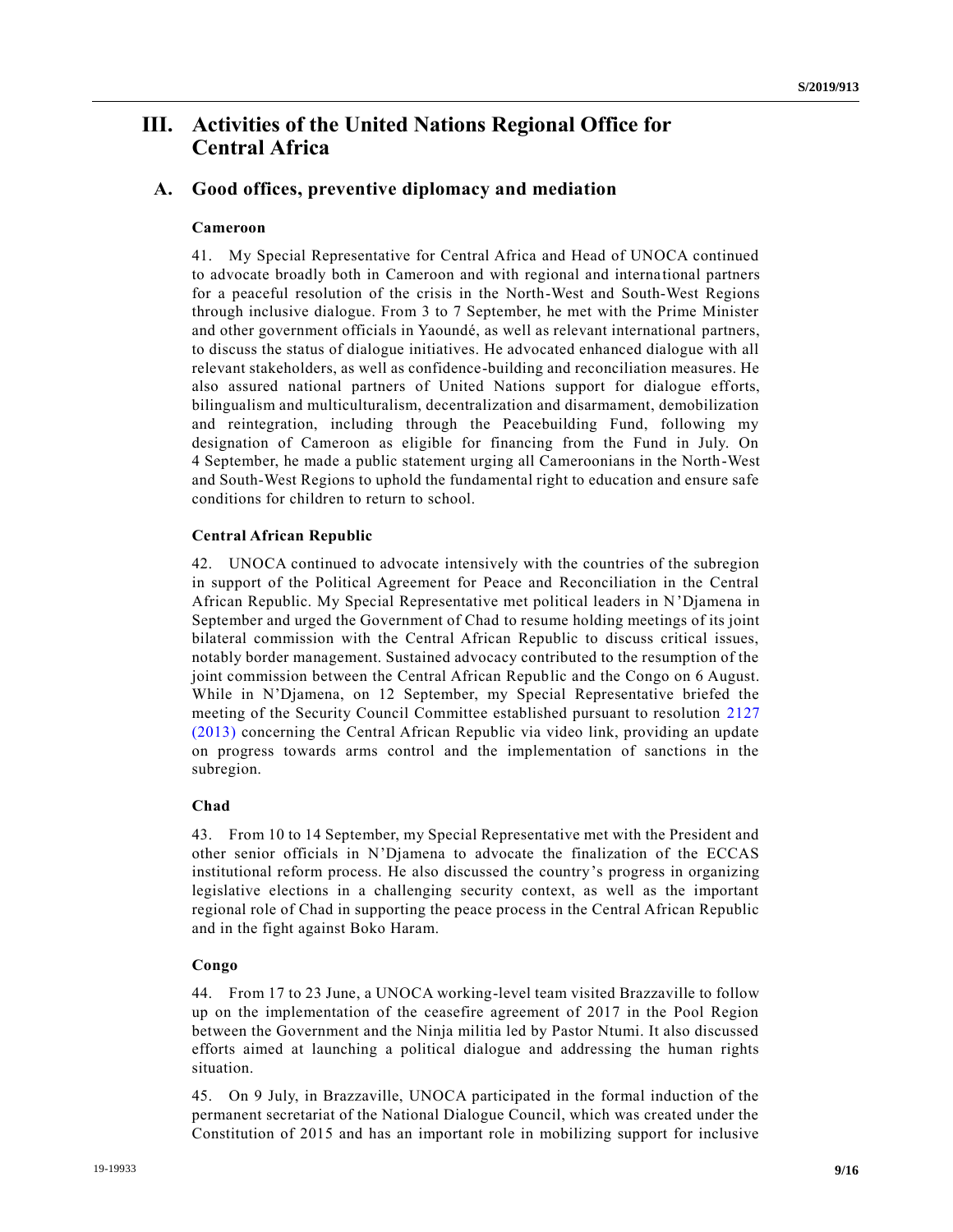political dialogue. As part of a project financed by the Peacebuilding Fund in support of the stabilization of the Pool Region, UNOCA provided capacity-building support to the Council.

46. From 8 to 13 November, my Special Representative met with national and international stakeholders in Brazzaville, including the Permanent Secretary of the National Dialogue Council, the High Commissioner for the Reintegration of Former Combatants and other political leaders. He welcomed ongoing consultations between the Council and national stakeholders in preparation for dialogue and encouraged political leaders, in particular those of the opposition, to participate in such efforts ahead of the presidential election to be held in 2021. He reiterated his appeal to the Government to disburse its pledged contribution for the disarmament, demobilization and reintegration of former combatants.

#### **Equatorial Guinea**

47. UNOCA sent a working-level mission to Malabo from 23 to 27 September to hold meetings with national authorities and coordinate with the United Nations country team. UNOCA also organized activities jointly with ECCAS and the United Nations Regional Centre for Peace and Disarmament in Africa to assist the Government in accelerating a framework for implementation of the Central African Convention for the Control of Small Arms and Light Weapons, their Ammunition and All Parts and Components That Can Be Used for Their Manufacture, Repair and Assembly (the Kinshasa Convention), including by hosting a workshop for arms control experts from the subregion in Malabo from 25 to 27 September (see sect. III.B).

### **Gabon**

48. My Special Representative remained in close contact with influential Gabonese persons from across the political spectrum, encouraging them to maintain direction and momentum following the recent period of institutional and political uncertainty. He also urged them to exercise moderation in their discourse and seek recourse through the appropriate national institutions. On 2 September, he met with the Prime Minister and encouraged the resumption of social dialogue. On 17 July and 9 September, UNOCA met with delegations from a prominent national trade union confederation to urge dialogue with the Prime Minister.

49. On 5 November, my Special Representative met with the President, who, in his capacity as Chair of ECCAS, confirmed that the next extraordinary summit of ECCAS Heads of State and Government would be convened in Libreville by the end of 2019 to agree on the ECCAS reform process. My Special Representative reiterated the commitment of the United Nations to supporting the implementation of the reforms and the strengthening of ECCAS capacity.

50. UNOCA continued to support ECCAS in providing strategic training for the security sector. From 17 to 21 June, UNOCA and ECCAS jointly organized a workshop for more than 30 officials from the national police force of Gabon on human rights and transnational crime. From 16 to 19 September, UNOCA and ECCAS jointly organized a capacity-building workshop for 34 senior officials from various branches of the national defence and security forces of Gabon on preventing and combating terrorism.

51. In October, UNOCA and the United Nations Development Programme (UNDP) signed an agreement with the Ministry of the Interior, Public Security, Immigration and Decentralization and the Ministry of Justice of Gabon to implement an 18 -month national human rights capacity-building project, with financing from the European Union and the United Nations. The project is designed to provide updated human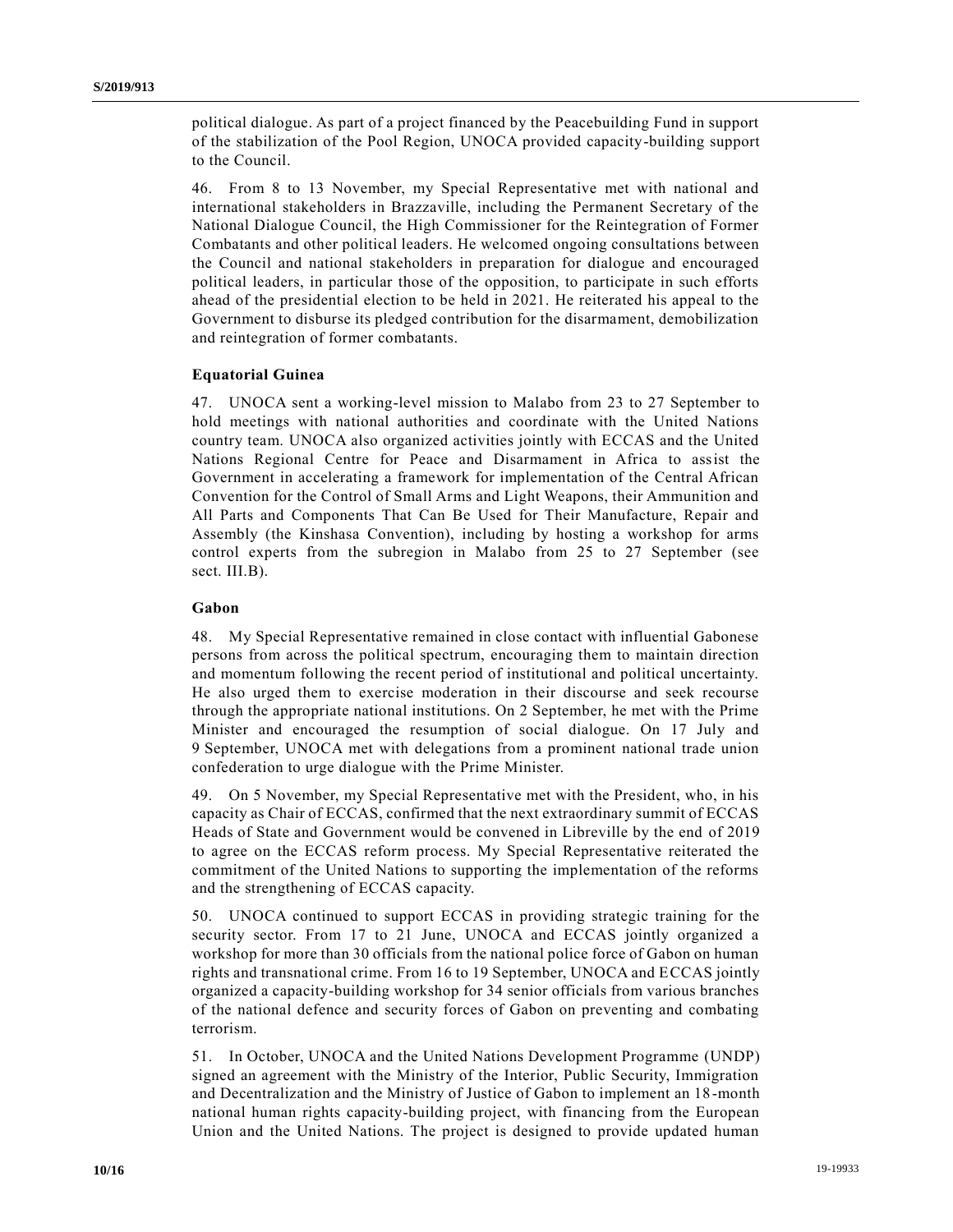rights training to the National Human Rights Commission, line ministries, human rights NGOs and civil society organizations representing women and youth.

#### **Sao Tome and Principe**

52. My Special Representative visited Sao Tome from 15 to 19 September to follow up with the authorities on progress towards implementing the recommendations made by the United Nations technical support mission in March. To that end, on 17 September, he participated in the high-level meeting on the justice sector (see para. 12). The meeting was supported by the United Nations country team and had resulted from recommendations of the support mission, fulfilling the request of the Government for United Nations assistance in advancing democratic and judicial reforms.

## **B. Support for United Nations, regional and subregional initiatives on peace and security**

## **United Nations Standing Advisory Committee on Security Questions in Central Africa**

53. The Bureau of the United Nations Standing Advisory Committee on Security Questions in Central Africa visited N'Djamena and Bol in Chad from 21 to 24 October to assess the situation in the Lake Chad basin, in particular the effects of climate change and the implementation of the Regional Stabilization, Recovery and Resilience Strategy for Areas Affected by Boko Haram in the Lake Chad Basin Region. The forty-ninth meeting of the Committee was held in Luanda from 25 to 29 November.

### **Collaboration with regional, subregional and intergovernmental organizations**

54. From 25 to 27 June, in Kigali, UNOCA and ECCAS hosted an expert group meeting on women and peace and security at which the ECCAS general policy and regional action plan for the implementation of Security Council resolution [1325](https://undocs.org/en/S/RES/1325%20(2000))  [\(2000\)](https://undocs.org/en/S/RES/1325%20(2000)) were adopted. On 28 June, the ECCAS meeting of ministers responsible for gender and women's affairs endorsed the regional action plan. UNOCA recruited a consultant to support ECCAS in resource mobilization, among other things, in view of a conference on women and peace and security to be held in Malabo in 2020.

55. From 15 to 30 September, the United Nations deployed an expert from the Standby Team of Senior Mediation Advisers at the request of the ECCAS secretariat to support ongoing reform of its mediation and preventive diplomacy service. The expert held consultations with various stakeholders, made substantive comments on the draft protocol on peace and security and provided guidance to ensure overall coherence of the reform process.

56. From 8 to 10 October, in Libreville, UNOCA and ECCAS hosted the inaugural meeting of the new civil society coalition for conflict prevention, peace and secu rity in Central Africa, a regional coordination mechanism aimed at engaging civil society in conflict prevention and early warning activities. During consultations with civil society representatives from the region, held in Douala, Cameroon, in March, it was agreed that ECCAS would lead the creation of a regional civil society coordination mechanism, drawing from the experience of the West Africa Network for Peacebuilding.

57. On 18 October and 6 November, my Special Representative met with the Secretary-General of ECCAS to discuss progress in its reform process and joint cooperation, including on the implementation of the Lomé Declaration on Peace,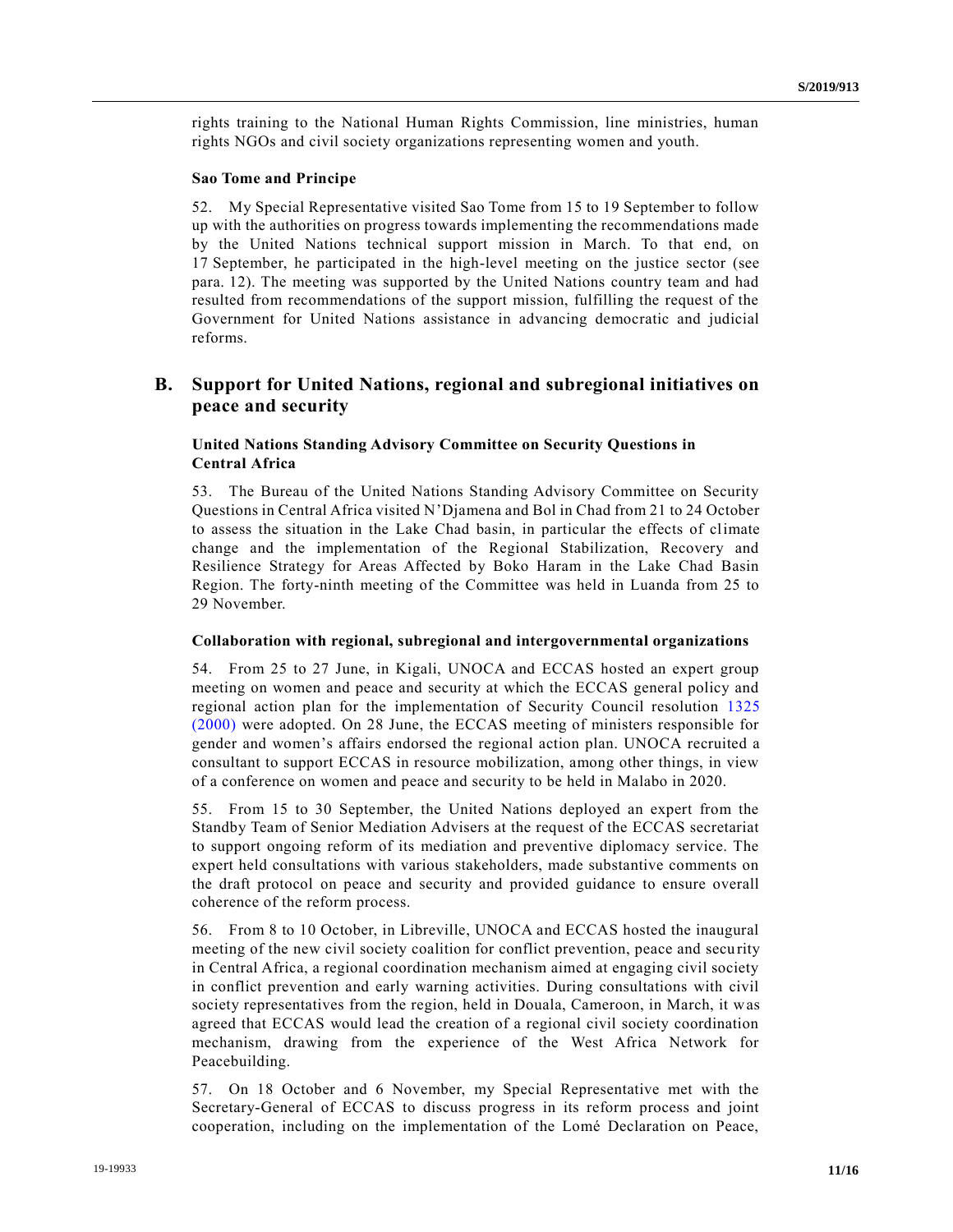Security, Stability and the Fight against Terrorism and Violent Extremism, adopted at the joint summit of Heads of State and Government of ECCAS and the Economic Community of West African States in 2018.

#### **Boko Haram**

58. From 18 to 20 June, in Niamey, UNOCA participated in the regional consultative forum for civil society groups in the Lake Chad basin, convene d by the Lake Chad Basin Commission and the African Union, with support from UNDP, the Finnish NGO Crisis Management Initiative and the German Agency for International Cooperation. The forum was focused on engaging civil society in the implementation of the Regional Stabilization, Recovery and Resilience Strategy for Areas Affected by Boko Haram in the Lake Chad Basin Region and identifying avenues for collaboration, partnerships and information-sharing through peer-to-peer learning and exchange.

59. From 16 to 18 July, UNOCA participated in the second meeting of the Lake Chad basin governors' forum for regional cooperation on stabilization, peacebuilding and sustainable development. The meeting was convened by the Lake Chad Basin Commission, with support from the African Union, UNDP and the Crisis Management Initiative. At the forum, UNDP launched the Regional Stabilization Facility for Lake Chad as the mechanism for financing regional cooperation on stabilization, recovery and resilience. UNOCA delivered a presentation on supporting subregional mechanisms to enhance coordination around ongoing national, regional and multilateral stabilization efforts.

60. In the context of enhancing United Nations support for Governments and subregional organizations in addressing the impact of Boko Haram, my Special Representative for Central Africa and my Special Representative for West Africa and the Sahel undertook a joint high-level visit to Nigeria from 20 to 23 November, along with the European Union Special Representative for the Sahel, to advocate the regional strategy led jointly by the African Union and the Lake Chad Basin Commission. Similar visits were made to Chad in March 2019 and to Cameroon and the Niger in April 2019.

### **Maritime security in the Gulf of Guinea**

61. From 9 to 12 July, UNOCA conducted a joint technical mission with the United Nations Office for West Africa and the Sahel (UNOWAS) to the Interregional Coordination Centre for Maritime Safety and Security in the Gulf of Guinea, in Yaoundé, to assess the maritime security situation in the Gulf of Guinea. The mission met with Centre officials and external partners from diplomatic missions, who agreed to convene an annual meeting to assess progress in and coordinate support for a fouryear work programme focused on maritime governance, judicial enforcement, information-sharing and administration.

62. On 3 October, in Luanda, UNOCA held a working-level meeting with the secretariat of the Gulf of Guinea Commission to discuss the forty-ninth session of the United Nations Standing Advisory Committee on Security Questions in Central Africa.

### **Regional strategy and plan of action on counter-terrorism and the non-proliferation of small arms and light weapons in Central Africa**

63. UNOCA, ECCAS and the United Nations Regional Centre for Peace and Disarmament in Africa continued to implement their joint project in support of the implementation of the Kinshasa Convention. In June, all States members of ECCAS appointed experts to assess national implementation of the Convention. The findings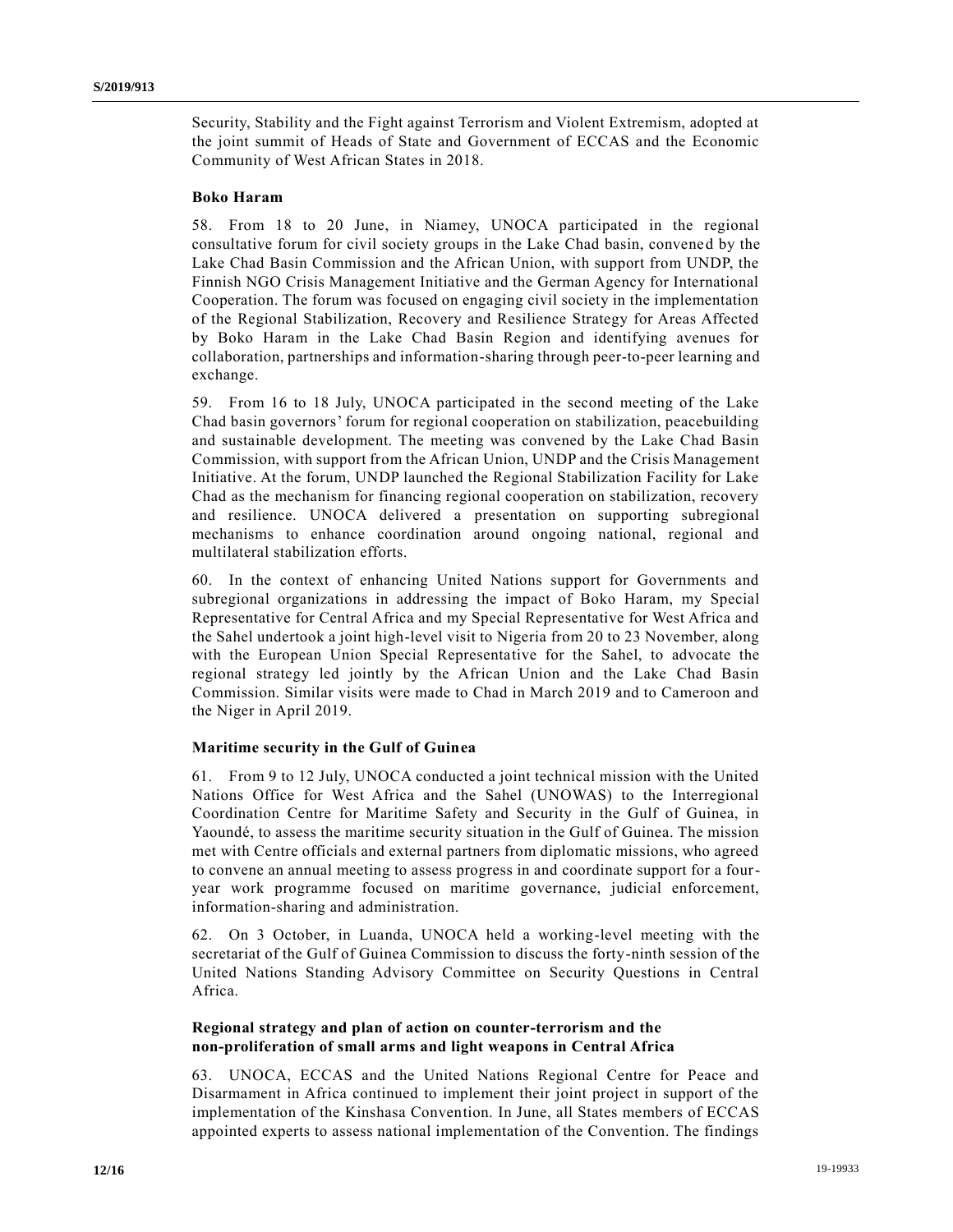of the experts were presented in a series of workshops and transformed into an implementation guide. A capacity-building workshop on legal matters was held in Malabo from 25 to 27 September, with arms control experts from subregional organizations, civil society and other external partners. The workshop adopted recommendations to enhance support for the operationalization of nationa l small arms commissions and to further engage civil society in the implementation of the Convention at the national and local levels.

#### **Transhumance and farmer-herder conflicts**

64. UNOCA continued to support the efforts of ECCAS towards the adoption of a subregional regulatory framework on pastoralism and transhumance. A consultant hired by UNOCA developed an initial draft regulatory framework, on the basis of the conclusions of ECCAS regional workshops. From 14 to 16 October, in Libreville, UNOCA supported ECCAS in holding an expert-level workshop to review the draft regulatory framework. Throughout his advocacy in the region, my Special Representative urged leaders to fully integrate the phenomenon of transboundary transhumance into their security strategies, including through joint bilateral commissions between countries sharing a common border.

## **Link between illicit trafficking in wildlife and natural resources and financing of armed groups in the subregion, including the Lord's Resistance Army and Boko Haram**

65. On 24 and 25 June, in Libreville, UNOCA participated in a workshop on the implementation in Central Africa of the Convention on International Trade in Endangered Species of Wild Fauna and Flora, organized by the Gabonese parliamentary caucus for conservation in partnership with ECCAS, the United Nations Office on Drugs and Crime (UNODC) and the National Agency for National Parks of Gabon. Members of parliament from 6 of the 11 States members of ECCAS also participated. The Convention secretariat presented an overview of the Convention and its implementation in the subregion, and UNODC discussed the impact of illicit trafficking on regional security and the need to further target criminal networks.

# **C. Enhancing United Nations coherence and coordination in the subregion**

66. On 12 and 13 July, in Nairobi, UNOCA participated along with other subregional entities in the development of an action plan for the comprehensive regional prevention strategy for the Horn of Africa. The Office shared experiences, good practices and challenges facing a regional office and lessons learned from system-wide integration in Central Africa.

67. From 18 to 22 September, in Luanda, UNOCA participated in the first biennial Pan-African Forum for a Culture of Peace in Africa, hosted by the Government of Angola, the African Union and the United Nations Educational, Scientific and Cultural Organization. Bringing together hundreds of participants from Africa and elsewhere, the Forum was focused on the intersection between partnerships and culture for engaging young people in the prevention of violent conflict. UNOCA sponsored the participation of 10 young people from Central Africa.

68. On 9 October, in Dakar, my Special Representative briefed the United Nations Children's Fund regional management team for West and Central Africa on the political situation in the subregion and ongoing prevention efforts.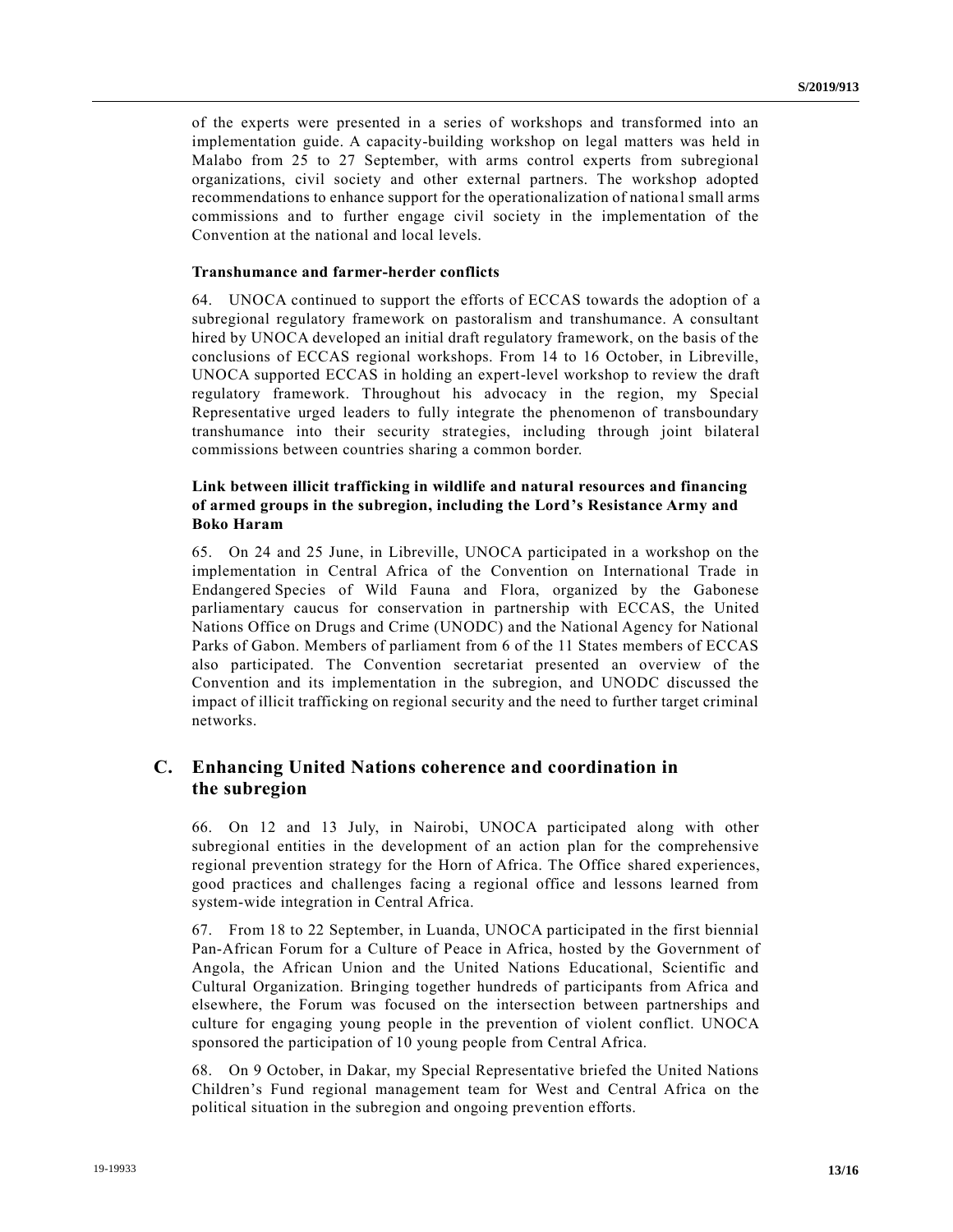69. On the margins of the high-level segment of the seventy-fourth session of the General Assembly, my Special Representative met with the Executive Director of the United Nations Entity for Gender Equality and the Empowerment of Women (UN-Women) and the Nobel peace prize laureate and advocate Leymah Gbowee, to coordinate United Nations support for the African Women Leaders Network. Such support included initiatives taken in coordination with the Government of Cameroon to support the engagement of women in the national dialogue process.

70. On 23 and 24 October, UNOCA participated in the coordination meeting of Great Lakes political units and peace and development advisers organized in Nairobi by the Office of my Special Envoy for the Great Lakes Region.

71. On 4 and 5 November, in Libreville, UNOCA held an annual coordination meeting with United Nations political units and peace and development advisers in Central Africa, aimed at enhancing the coherence of the United Nations system, including through the development of a common analysis of the subregion.

72. UNOCA continued to collaborate with the Subregional Centre for Human Rights and Democracy in Central Africa on strengthening national human rights monitoring and oversight mechanisms. On 30 July, in Libreville, it contributed to a workshop with Gabonese officials of the Ministry of Justice, the National Human Rights Commission and the Centre for Elections, as well as members of parliament, on mobilizing civil society to engage with marginalized groups. Further to a request by the Government of Equatorial Guinea, UNOCA and the Subregional Centre undertook a joint mission to Malabo from 18 October to 3 November to support the Government in establishing a national human rights capacity-building programme.

# **IV. Observations and recommendations**

73. I welcome the intention of ECCAS to hold an extraordinary summit of Heads of State and Government before the end of 2019 to approve its institutional reform package. The reform process is the result of subregional collaboration, extensive advocacy and the marshalling of political will. I reiterate the continued commitment of the United Nations to supporting ECCAS in the implementation of its reform.

74. The decision by the President of Cameroon to convene a national dialogue in Yaoundé was a significant step towards addressing the various crises facing the country. Dialogue efforts must continue with all relevant stakeholders, including armed groups, local communities, the diaspora and opposition leaders, to tackle the underlying grievances of those who have felt marginalized and to address the aspirations of the population. It is essential to build on the positive momentum created by the national dialogue to ensure inclusiveness in the implementation of related recommendations with the participation of all Cameroonians, including women, young people and those living abroad. It will also be key to ensuring that inclusive and transparent legislative and municipal elections are held in February 2020. I reiterate my encouragement to the Cameroonian authorities to continue to adopt additional confidence-building and reconciliation measures in connection with the crisis in the North-West and South-West Regions. I call upon all parties to renounce violence and invest in the political process in order to bring about lasting peace and reconciliation. I urge national authorities to redouble their efforts to fight impunity and call upon all actors to abide by international human rights principles. I encourage the Government of Cameroon to implement the commitments that it has made in the context of the universal periodic review of the Human Rights Council and to promptly initiate follow-up actions on the recommendations made by the OHCHR technical assessment mission in September, including on alleged human rights violations in the North-West and South-West Regions.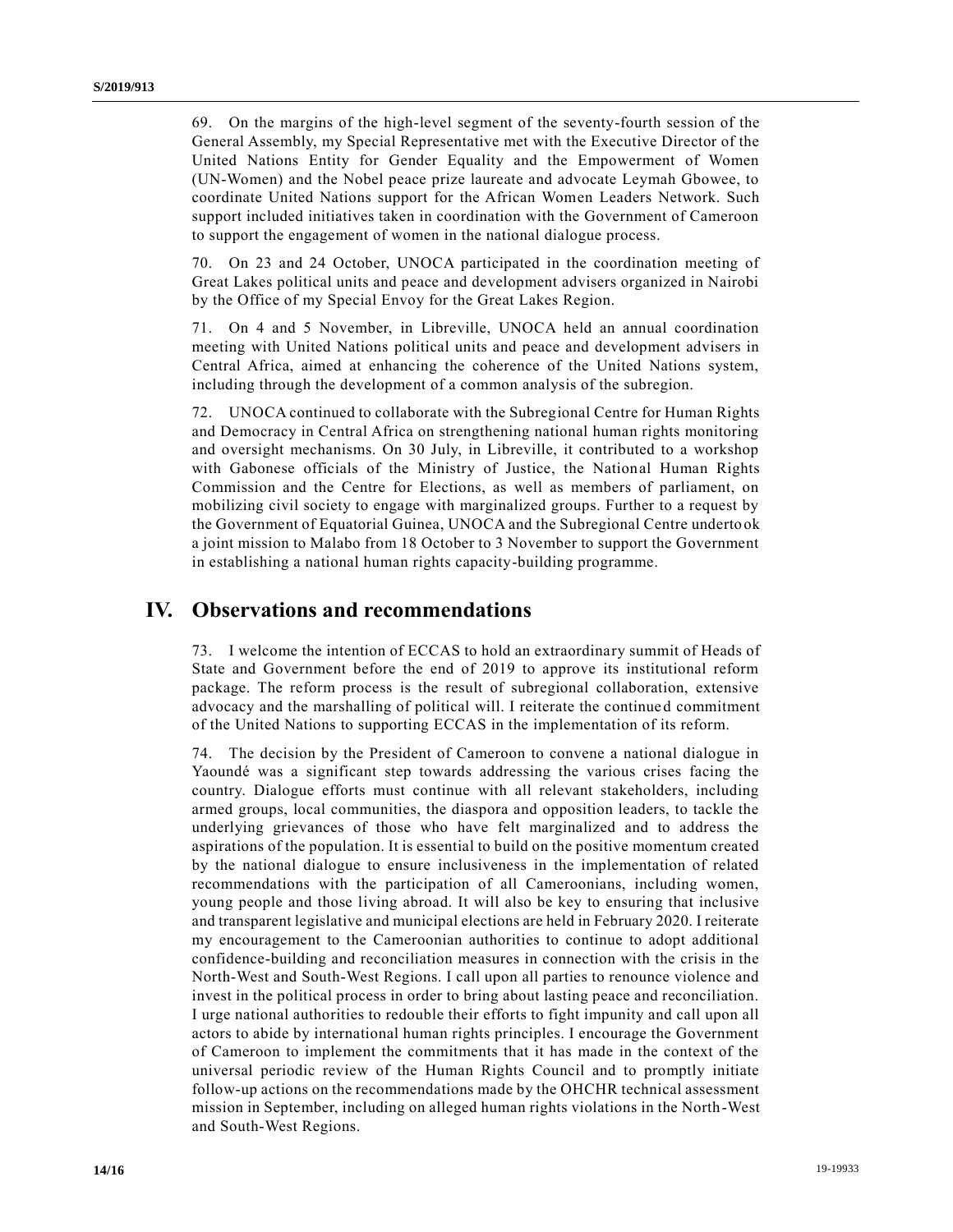75. I am concerned about the deteriorating security situation in Chad, which is closely interlinked with security challenges in key neighbouring countries and in the region. The spread of violent extremism is best addressed through prevention. I reiterate my call for the international community to provide increased support to the Group of Five for the Sahel. In Chad, it is essential from the perspective of sustaining peace that the Government advances the implementation of its strategic development plan, Vision 2030, and that international partners provide more support in this respect. Meanwhile, I welcome the renewal of the national political dialogue framework, which remains an essential platform for permanent and constructive dialogue between political parties. I welcome the appointment of several women to the framework and the inclusion of gender quotas in the new electoral law. I also welcome the progress towards the holding of the long-postponed legislative elections. I call upon the Government to increase its efforts towards establishing conditions conducive to inclusive and credible legislative elections. The United Nations stands ready to provide further technical support for these elections.

76. The reactivation of the bilateral joint commission between the Central African Republic and the Congo brings new hope to the subregion. I congratulate the authorities of the two countries for demonstrating the necessary trust and collaboration, and I urge them to capitalize on the current momentum to further enhance their bilateral relations in support of the Political Agreement for Peace and Reconciliation in the Central African Republic. I call upon all neighbouring countries to follow this example and show regional solidarity with the Central African Republic.

77. I welcome the IMF Extended Credit Facility support programme for the Congo and urge the Government to remain engaged in the economic reform progress in order to consolidate the renewed upward trajectory of the economic situation. I am encouraged by the commitment of the Government to pursue the stabilization of the situation in the Pool Region. In order to sustain progress, I call upon the Government to continue to address the political dimension of the situation in that region. I further urge the Government to disburse its contribution to the disarmament, demobilization and reintegration programme, which is supported by the Peacebuilding Fund, to enable the implementation of the essential reintegration phase.

78. I congratulate the Government of Sao Tome and Principe on showing resolve for ensuring political stability by enhancing the rule of law. However, the commitments articulated by the country's leaders on 17 September must be backed by clear steps towards larger reforms, on the basis of genuine and inclusive dialogue, that will contribute to modernizing the justice sector. The United Nations will continue to support the Government in that modernization process and in promoting inclusive dialogue platforms, including through the deployment of relevant expertise.

79. In some parts of the subregion, the non-realization of economic, social and cultural rights continued to generate social tensions and protests against degrading standards of living. The influence of the executive branch over the judiciary and legislative bodies undermines the delivery of justice and the adoption of legislation that is compliant with international human rights norms and standards, thus increasing impunity. I encourage all Governments of the subregion to step up their engagement with United Nations human rights mechanisms, including the treaty bodies, the universal periodic review and the special procedures of the Human Rights Council, to deliver on their human rights obligations.

80. The humanitarian situation in several pockets of Central Africa remains deeply troubling. While needs continue to grow, resources have become increasingly scarce and host communities are stretched to the limits of their capacity to accommodate displaced populations. Genuine partnership is needed between the affected countries